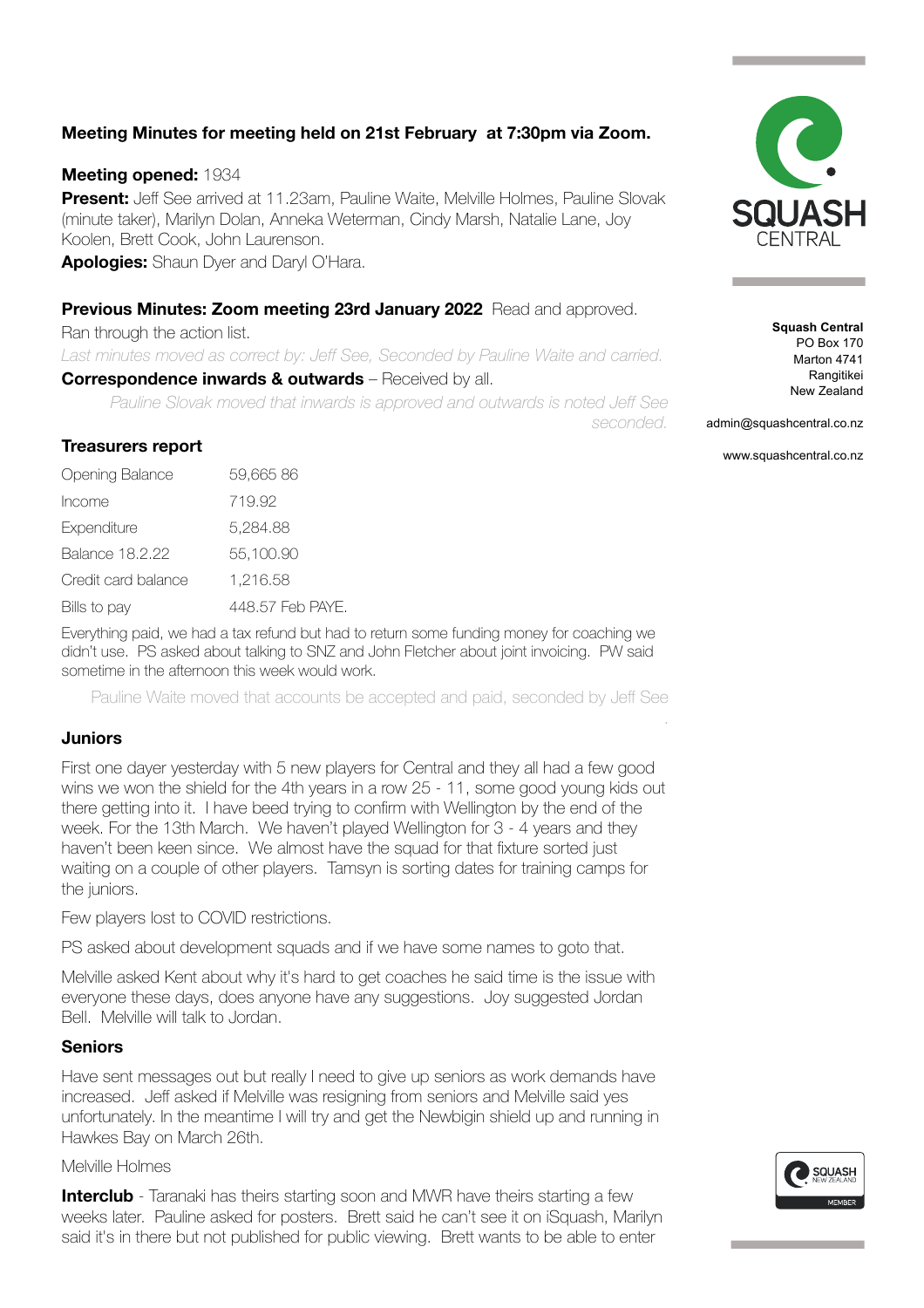**Action list to be completed.** 

teams. MOU only signed by MWR so far and awaiting interclub rules feedback from Ruapehu and Naki.

## **Funding resolution**

Pauline Waite moved that we apply to Aotearoa gaming trust for \$8,000 to help fund the coaching facilitator roles, seconded by Natalie Lane, all agreed, passed.

### **General Business –**

Mike Jacks resignation - role of SNZ refereeing director is taking all his time with the changing over to WSO. Mike will still support the referees in Central. Craig Bailey of Feilding has told Mike he is keen to get his district level qualification. Jeff thanked Mike for all his efforts. Jeff See accepted Mike Jacks resignation.

**Mikes Buddy clubs** - Stratford - Melville and Inglewood - Shaun

Joy said at Taihape tournament recently something stuck out to her amongst the newer players, ref, marking game after yours, buying a drink for the loser, acknowledging their opponent when coming on court, not hitting the ball back to themselves constantly or passing it nicely to the other player basic etiquette. Joy suggested we supply an etiquette sheet to clubs to give to new players. It wasn't Taihape players thats just where she noticed it from many players from various clubs.

Mike said KP has one and to ask Kaye Carter as she developed it. Pauline will check the SNZ website for something.

Cindy said she notices that new players and players being regraded tend to be too low. Yes they move up once they play some tournaments but its not good for the people getting a hiding from them as they move up. It's up to the clubs iSquash admin or Captain should evaluate them well before recommending their starting grading.

Anneka suggested we advise a template to clubs on how to select a grade for a new player.

John suggested they go on the grading list as the same grade as the player they are closest too. Jeff asked Anneka and Pauline to put it on social media, Anneka said it probably needs to go directly to club captains and stats. The etiquette could be tiles done on social media.

Also advise them that the grading can be changed if it needs to be via request to Marilyn.

Marilyn said 4 squashies went to Lois Mills funeral, Jeff thanked them for taking the time to go to that.

**Next Meeting:** at Central Doubles at 11am in Stratford on the 9th April. Pauline to let Shaun know to see if we can get a room there and some food. Next in person meeting to be in Palmerston North.

# **Meeting Closed: 2052**

Signed and dated as true and correct by President Jeff See.

President and the set of the set of the set of the set of the set of the set of the set of the set of the set o